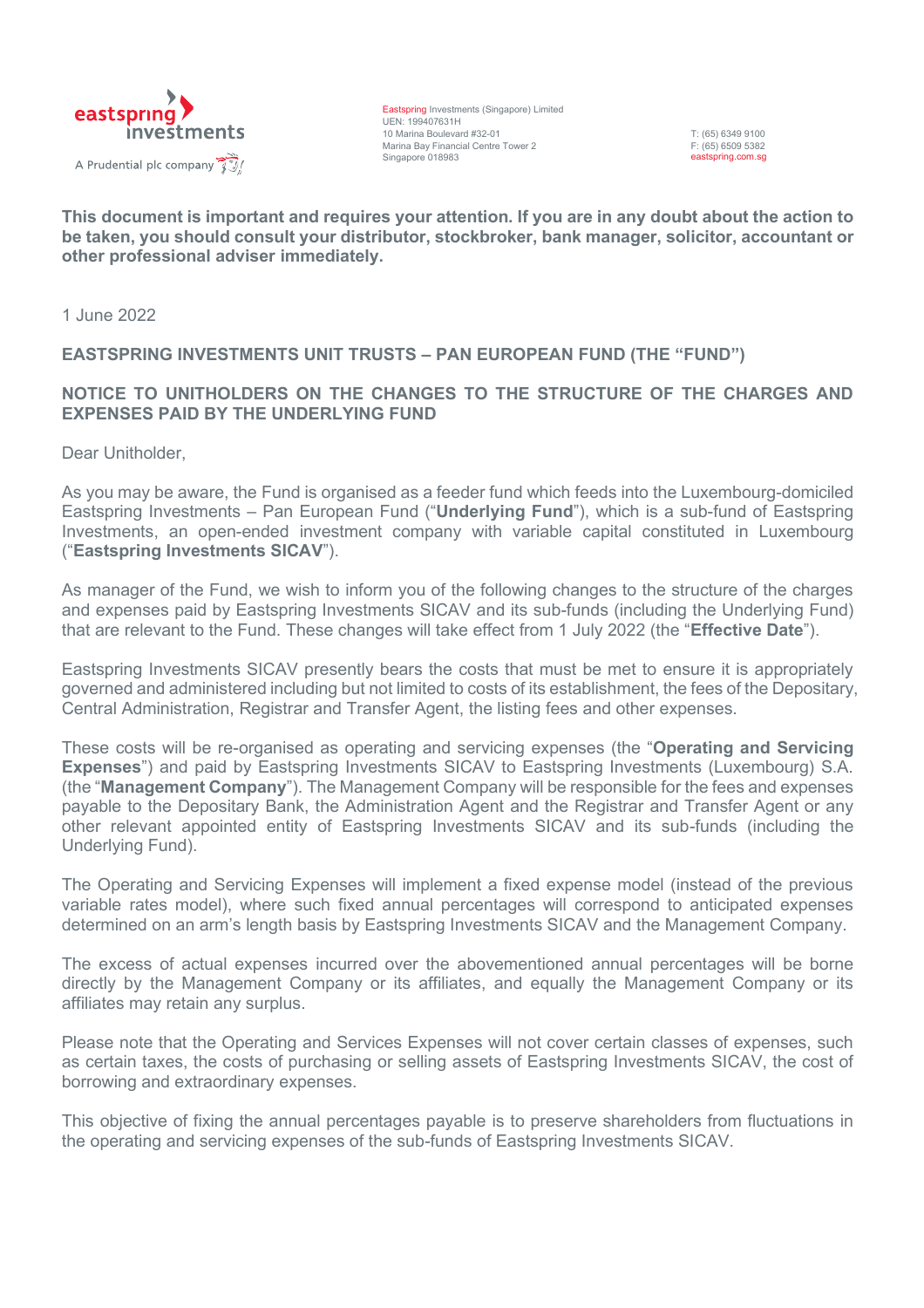

Corresponding amendments will be made to the description of the fees and charges payable by the Underlying Fund as set out in the prospectus of the Fund on or around the Effective Date. When available, the updated prospectus of the Fund may be obtained from our appointed distributors or our office at 10 Marina Boulevard #32-01 Marina Bay Financial Centre Tower 2 Singapore 018983, during business hours, and will be accessible at [www.eastspring.com.sg.](file://///EastspringFS.pamsg.intranet.asia/Groups/RISO/Singapore%20Products/PHS/EIUT%20PHS/12%20Feb%202015/v1/www.eastspring.com.sg)

### **Please note that there are no changes to the investment objective and focus, and investment approach of the Fund.**

**The options available to you are:** 

#### **Option 1 – Continue to hold your Units**

No action is required on your part if you continue holding your units in the Fund ("**Units**").

#### **Option 2 – Switch your Units into units of another Eastspring authorised scheme**

Should you choose to switch your Units into units of another authorised scheme managed by Eastspring Investments (Singapore) Limited (a "**New Fund**"), please refer to the funds listed in Annex 1 for the New Funds into which you may switch your Units. Please note that your Units of a class in the Fund (the "**Class**") may only be switched into units of a class in a New Fund that is denominated in the same currency as the Class.

If you purchased your Units through a distributor, you may only switch into a New Fund which is available from your distributor. Therefore, you should check with your distributor which New Funds are available on its platform.

If you had invested into the Fund using monies from your Central Provident Fund Ordinary Account ("**CPF-OA**") or your Supplementary Retirement Scheme ("**SRS**") Account, please note you can only switch into a New Fund or a class in a New Fund that is eligible for investment using CPF-OA monies or SRS Account monies respectively.

We will waive the switching fees within the period from **1 June 2022** to **30 June 2022** (both dates inclusive) for any switches of Units into units of the New Funds listed in Annex 1.

A valid and completed switching instruction to switch Units must be provided to your distributor by **3 p.m. Singapore time** on **30 June 2022** in order to enjoy the switching fee waiver. Switching instructions received after this time will not be eligible for the switching fee waiver.

Any transaction charges imposed by CPF agent banks for switches of Units within the period from **1 June 2022** to **30 June 2022** (both dates inclusive) will be borne by us.

**Important:** Refer to the footnote in Annex 1 for prevailing requirements on switching of Units into units of the New Funds listed in Annex 1.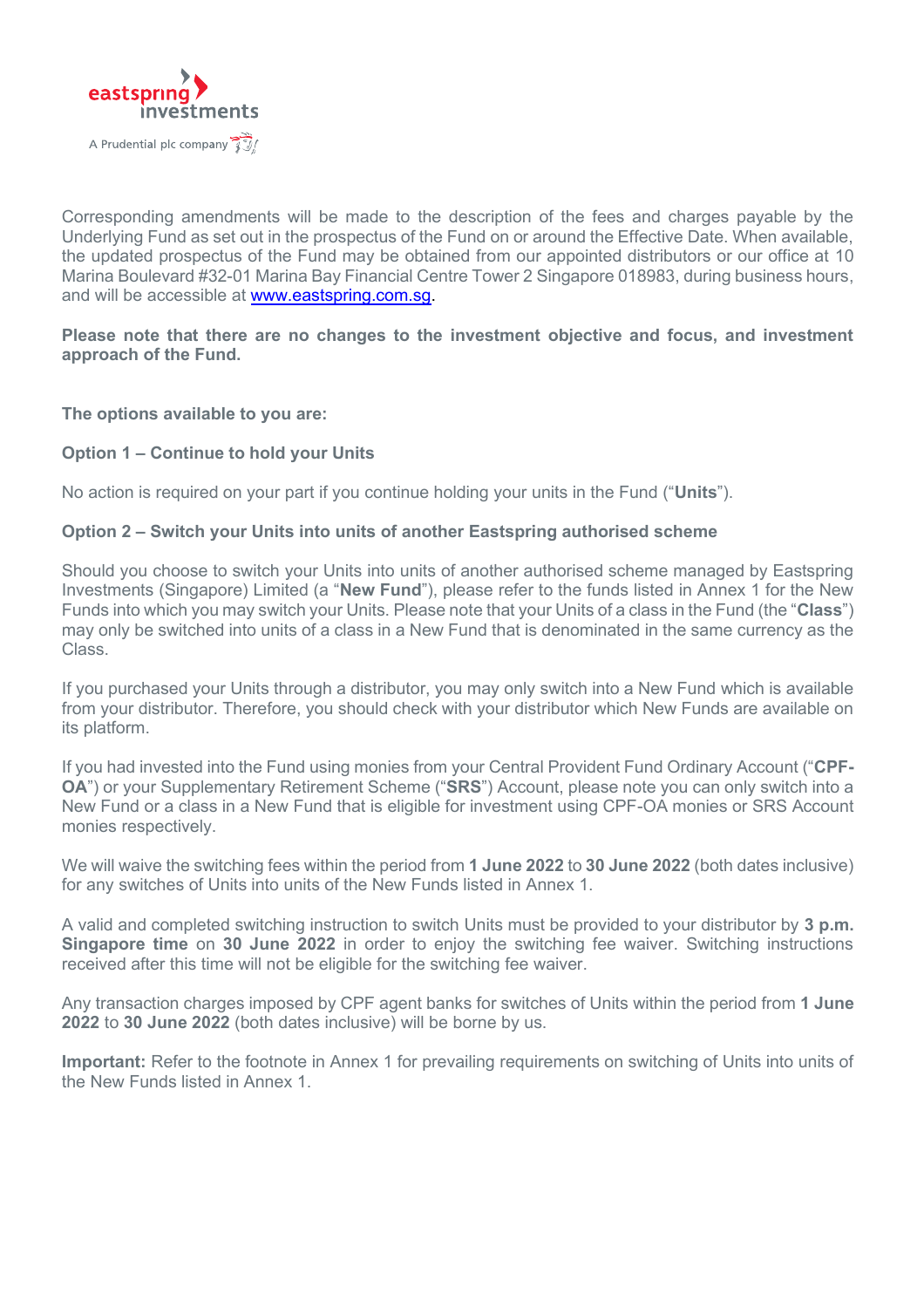

## **Option 3 – Redeem your Units**

Should you choose not to continue holding your Units, you may redeem your holdings based on the prevailing net asset value of the Units by submitting a completed redemption instruction to your distributor. There is no redemption fee payable upon redemption.

Any transaction charges imposed by CPF agent banks for redemptions of Units within the period from **1 June 2022** to **30 June 2022** (both dates inclusive) will be borne by us.

**Important:** You may wish to obtain independent professional or legal advice in the event that you have any doubt relating to the contents of this notice.

If you have any questions regarding your investment or the abovementioned changes, please contact your financial adviser, agent, relationship manager or contact us at (65) 6349 9711 during normal business hours.

Thank you for your valuable support and we look forward to continually serving you.

Eastspring Investments (Singapore) Limited (Company Registration No. 199407631H)